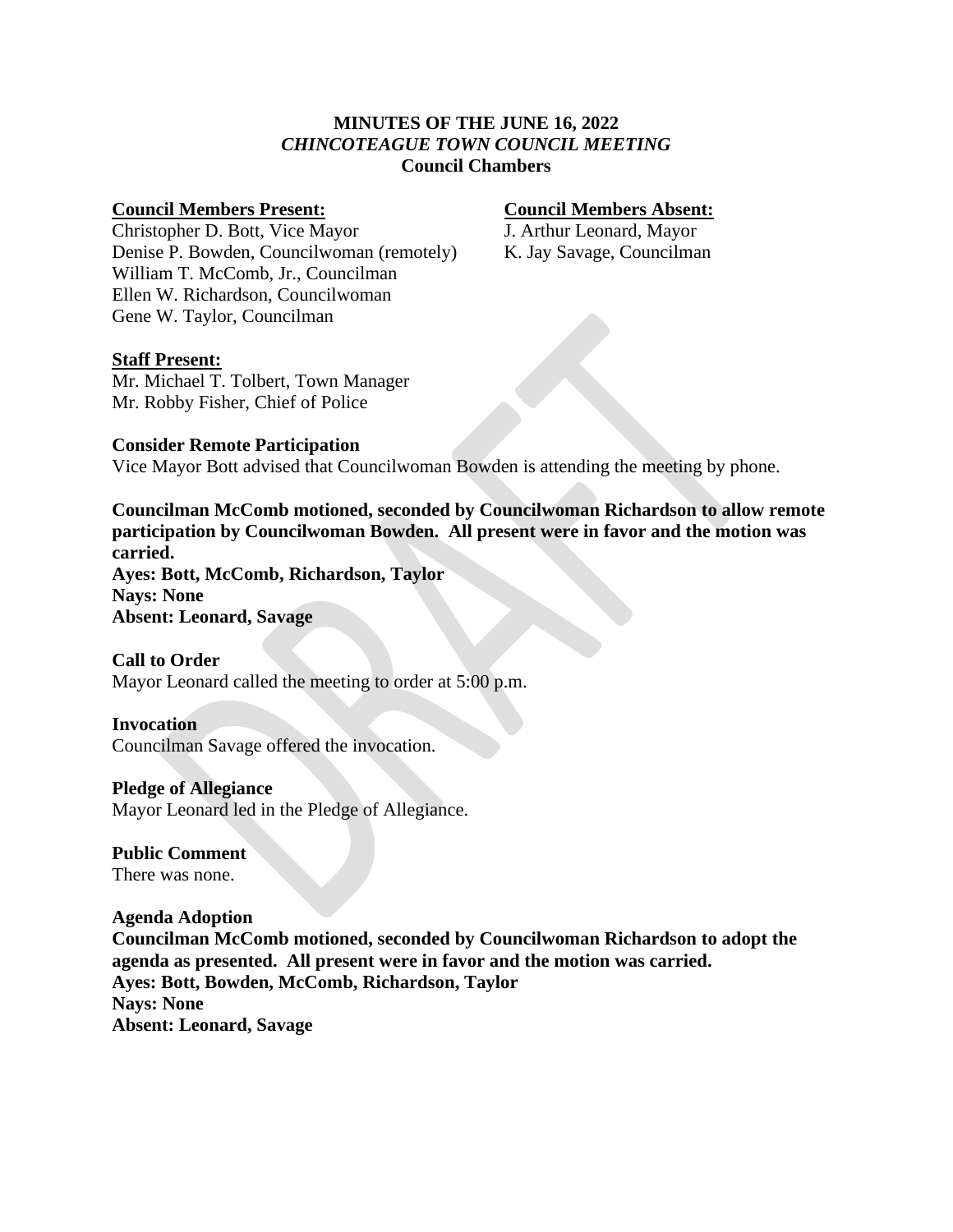# **Resolutions of Respect and Admiration**

Vice Mayor Bott read and presented Resolutions of Respect and Admiration to: Mr. James Carpenter, Mr. Bob Conklin, and Mr. Bill Speidel.



# Resolution of Respect and Admiration

Whereas, Mr. James Carpenter has resided within the Town of Chincoteague for some 86 Years, and Whereas, Mr. Carpenter has served his Country and the Island in the United States Coast Guard, and Whereas, Mr. Carpenter has tirelessly served his community through volunteer service to various civic organizations, and Whereas, Mr. Carpenter has worked diligently to document and record the Island's past demonstrating a lifelong commitment to preserving the history of his community, and Whereas, Mr. Carpenter has compiled and published a number of historical volumes of various subjects of Island history including identifying and indexing Island cemeteries, documenting a history of all Island businesses and an autobiography

Now therefore be it resolved that,

of his life on Chincoteague,

the Town Council bestows this resolution of respect and admiration to Mr. James Carpenter for his lifelong commitment to the preservation of Chincoteague Island and his diligence in the conservation of its history.

Presented this 16<sup>th</sup> day of June 2022

Mayor:John A. Leonard

 $\frac{1}{\sqrt{2}}$  ,  $\frac{1}{\sqrt{2}}$  ,  $\frac{1}{\sqrt{2}}$  ,  $\frac{1}{\sqrt{2}}$  ,  $\frac{1}{\sqrt{2}}$  ,  $\frac{1}{\sqrt{2}}$  ,  $\frac{1}{\sqrt{2}}$  ,  $\frac{1}{\sqrt{2}}$  ,  $\frac{1}{\sqrt{2}}$  ,  $\frac{1}{\sqrt{2}}$  ,  $\frac{1}{\sqrt{2}}$  ,  $\frac{1}{\sqrt{2}}$  ,  $\frac{1}{\sqrt{2}}$  ,  $\frac{1}{\sqrt{2}}$  ,  $\frac{1}{\sqrt{2}}$ Attest: Michael T. Tolbert, Town Manager

\_\_\_\_\_\_\_\_\_\_\_\_\_\_\_\_\_\_\_\_\_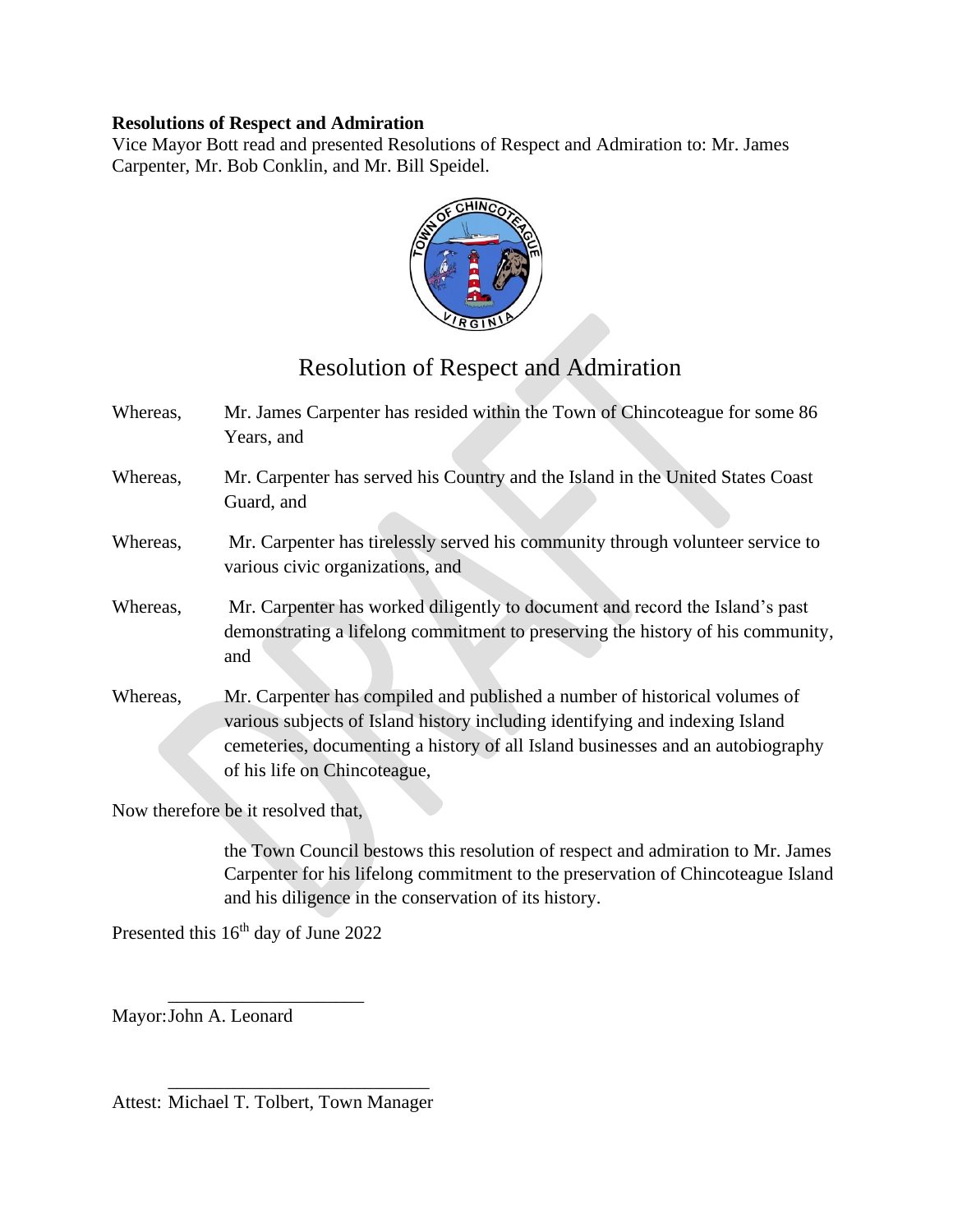

# Resolution of Respect and Admiration

Whereas Mr. Henry James "Bob" Conklin has resided within the Town of Chincoteague for some 91 Years, and Whereas Mr. Conklin has served his country and the Island in the United States Navy, and Whereas Mr. Conklin established multiple businesses on the Island some of which have remained in business for over 50 years and, Whereas, Mr. Conklin has worked diligently to document and record the history of the Island including the March 1962 storm, demonstrating a lifelong commitment to preserving the history of his community and, Whereas Mr. Conklin has lent his technical expertise and personal archives to several projects that help maintain the Island's history for the benefit of future generations. Now therefore be it resolved that

> the Town Council for bestows this resolution of respect and admiration to Mr. Henry James "Bob" Conklin for his lifelong commitment to the preservation of Chincoteague Island and his diligence in the preservation of its history.

Presented this  $16<sup>th</sup>$  day of June, 2022

 $\mathcal{L}$ Mayor:John A. Leonard

 $\frac{1}{2}$  ,  $\frac{1}{2}$  ,  $\frac{1}{2}$  ,  $\frac{1}{2}$  ,  $\frac{1}{2}$  ,  $\frac{1}{2}$  ,  $\frac{1}{2}$  ,  $\frac{1}{2}$  ,  $\frac{1}{2}$  ,  $\frac{1}{2}$  ,  $\frac{1}{2}$  ,  $\frac{1}{2}$  ,  $\frac{1}{2}$  ,  $\frac{1}{2}$  ,  $\frac{1}{2}$  ,  $\frac{1}{2}$  ,  $\frac{1}{2}$  ,  $\frac{1}{2}$  ,  $\frac{1$ Attest: Michael T. Tolbert, Town Manager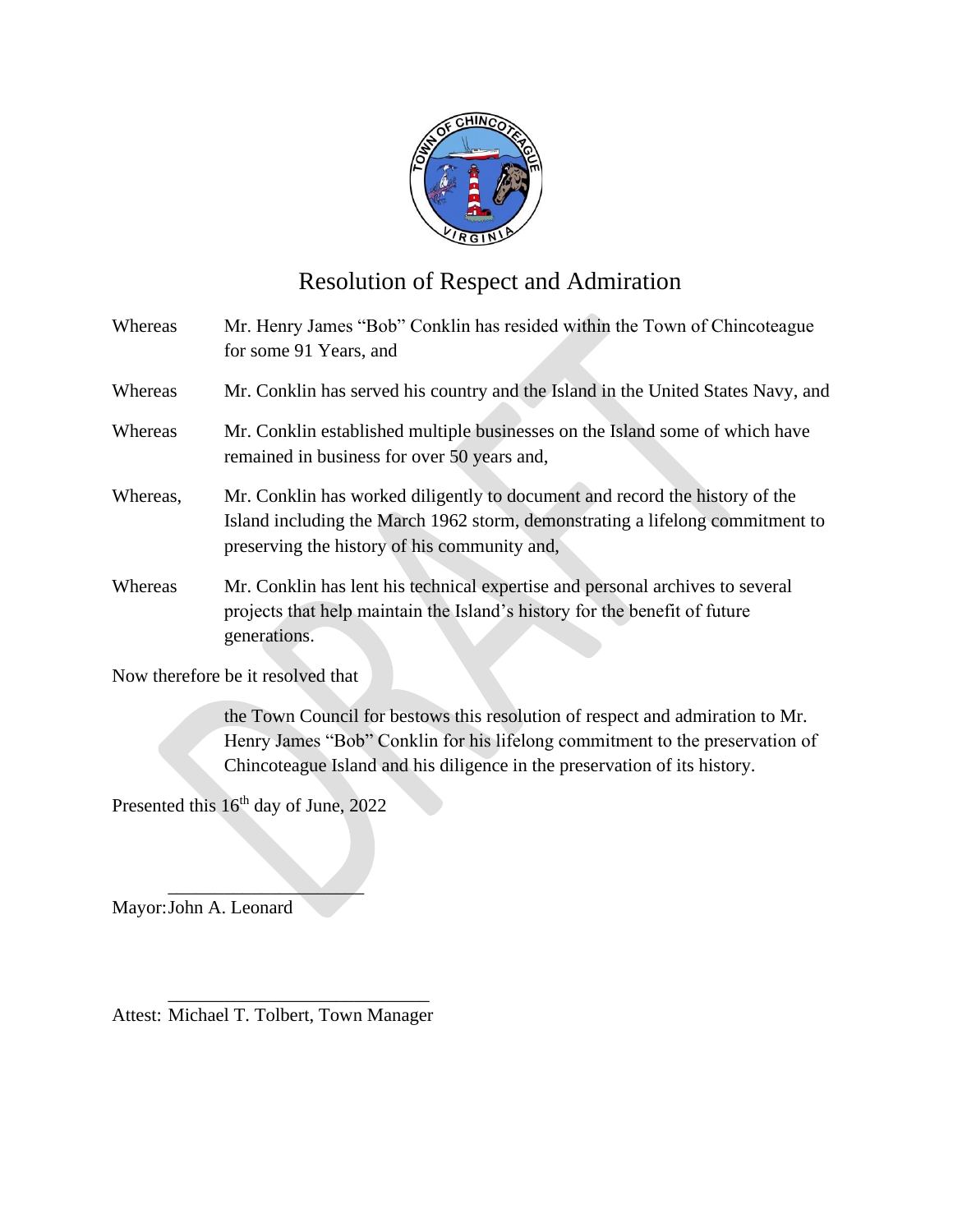

# Resolution of Respect and Admiration

| Whereas, | Mr. William Speidel has resided within the Town of Chincoteague for some 76<br>Years, and                                                                                                                     |
|----------|---------------------------------------------------------------------------------------------------------------------------------------------------------------------------------------------------------------|
| Whereas, | Mr. Speidel has demonstrated a commitment to the service of his fellow citizens,<br>and                                                                                                                       |
| Whereas, | Mr. Speidel has tirelessly served his community through volunteer service to<br>various civic organizations, and                                                                                              |
| Whereas, | Mr. Speidel has worked for decades to document and record the history of the<br>Island exhibiting a lifelong commitment to preserving the history of his<br>community through photographs film and video and, |
| Whereas, | Mr. Speidel has lent his technical expertise and personal archives to several<br>projects that help maintain the Island's history for future generations,                                                     |
|          | Now therefore be it resolved that,                                                                                                                                                                            |

the Town Council bestows this resolution of respect and admiration to Mr. William Speidel for his lifelong commitment to the preservation of Chincoteague Island and his diligence in the conservation of its history.

Presented this 16<sup>th</sup> day of June, 2022

 $\mathcal{L}$ 

Mayor:John A. Leonard

 $\frac{1}{\sqrt{2}}$  ,  $\frac{1}{\sqrt{2}}$  ,  $\frac{1}{\sqrt{2}}$  ,  $\frac{1}{\sqrt{2}}$  ,  $\frac{1}{\sqrt{2}}$  ,  $\frac{1}{\sqrt{2}}$  ,  $\frac{1}{\sqrt{2}}$  ,  $\frac{1}{\sqrt{2}}$  ,  $\frac{1}{\sqrt{2}}$  ,  $\frac{1}{\sqrt{2}}$  ,  $\frac{1}{\sqrt{2}}$  ,  $\frac{1}{\sqrt{2}}$  ,  $\frac{1}{\sqrt{2}}$  ,  $\frac{1}{\sqrt{2}}$  ,  $\frac{1}{\sqrt{2}}$ Attest: Michael T. Tolbert, Town Manager

Councilwoman Richardson commented that Mr. Carpenter was instrumental to the Town of Chincoteague in developing a Cemetery Preservation Plan. She showed the Island cemetery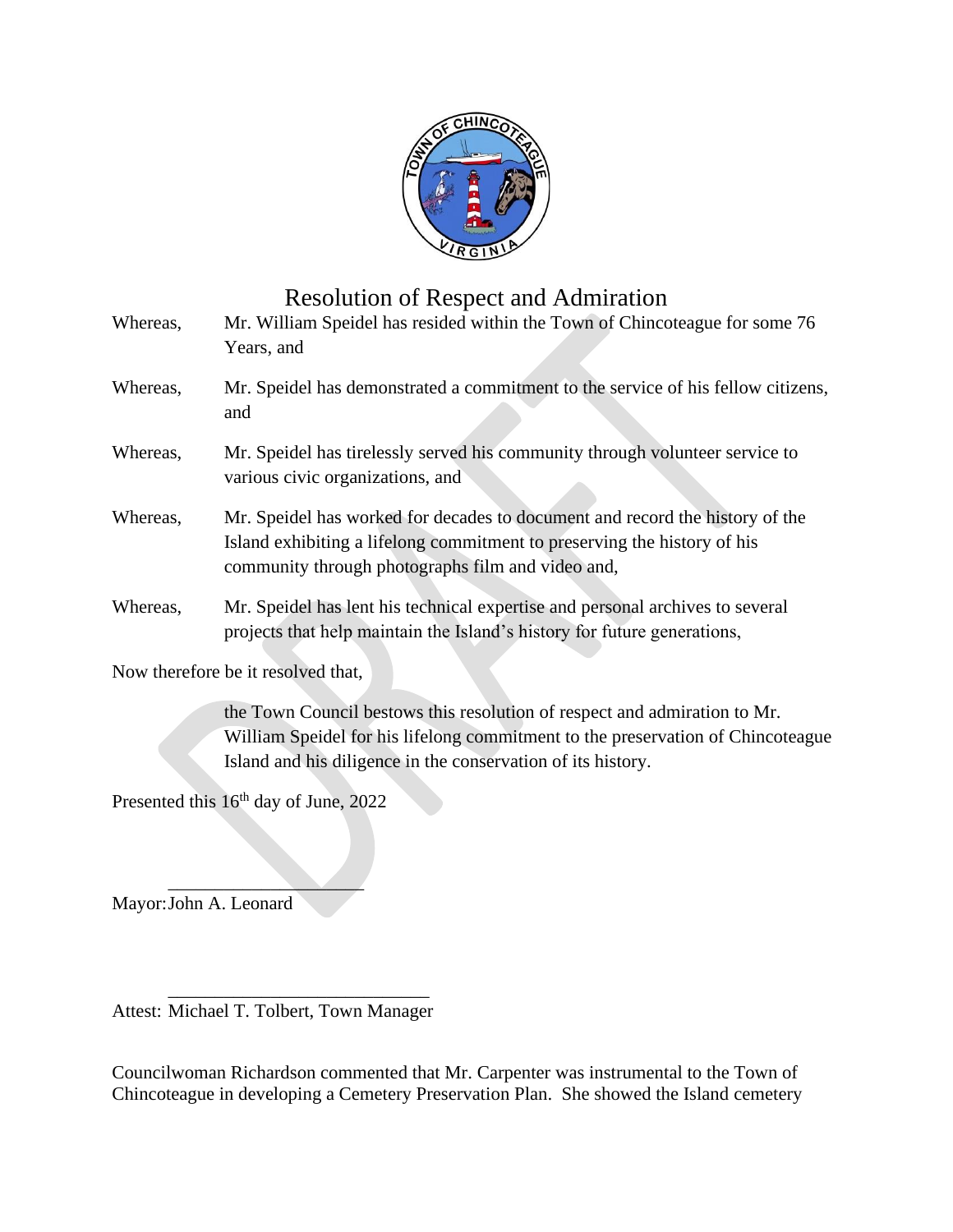book he wrote advising they're dogeared because she refers to them nearly every day. She stated that she also purchased one for the Town advising people would call the Town office asking about their relatives. Staff would look in the "Dead Book" and researched to find their relative. She advised it's an asset. She commented on Mr. Bob Conklin. Every time she needed a picture, she would ask him, and he would look in his archives. She showed a book with a lot of his photos in it, adding that it isn't out in print any longer. She thanked all of them for all they've done to preserve the history of the Town. She then commented on Mr. Bill Speidel. She stated that she didn't know she had the disc she was holding in her possession. She advised it is the Assateague Bridge Authority Ceremony which was done in April 2004 that she took to him on a video, and he put it on a disc. He has also done a disc of the 1908 celebration. She believes anyone who had a historic picture would take it to Mr. Speidel who would then scan it. He would also take the VHS movies and transfer it to a disc. She reported that the Museum is preparing to celebrate the 100<sup>th</sup> anniversary of the Causeway in October of this year. They are working on an exhibit. She was hoping that someone had pictures of the old wooden bridge in 1922. She showed a picture of the old bridge.

Councilwoman Richardson stated there is another historian in this room, and it's Mrs. Marlene Carpenter. She also stated that Mrs. Carpenter could tell you history and added that she was told it used to cost \$0.05 to go off the Island, but nothing to come back. She thanked and expressed her appreciation to all of them for their work in preserving the history of the Island. She stated that when she came to the Town Council in 2000 there were no historic pictures or books on record. She found that Mrs. Karen Hipple appreciated the history of the Island, and she would scan and archive pictures, books, and discs. She offered that if anyone has any historic pictures to bring them into the Town office to Finance Director Lewis and she would be happy to scan them in for the record.

Councilman Taylor thanked them and stated that these are great citizens. He encouraged them to keep doing and enjoy doing what they do.

Councilwoman Bowden stated that she is a history buff and lover of Chincoteague. She thanked people and especially those who were recognized that preserve and keep the history of the Island. It means a lot to her to keep for future generations to look back and see where they came from. She expressed kudos and thanked everyone that was recognized this evening.

Councilman McComb congratulated them. He expressed his appreciation for everything they've done, what they'll continue to do for everyone here, and making sure to preserve the history for all of us. He thanked them.

Vice Mayor Bott thanked Mr. Carpenter, Mr. Conklin, and Mr. Speidel as history is very important.

Mr. Carpenter thanked them for inviting him and for the award.

# **Adoption of State Vehicle Code**

Town Manager Tolbert advised this is an annual readoption to ensure the Town Code aligns with any changes in the relevant portion of the Code of Virginia Chapter 58.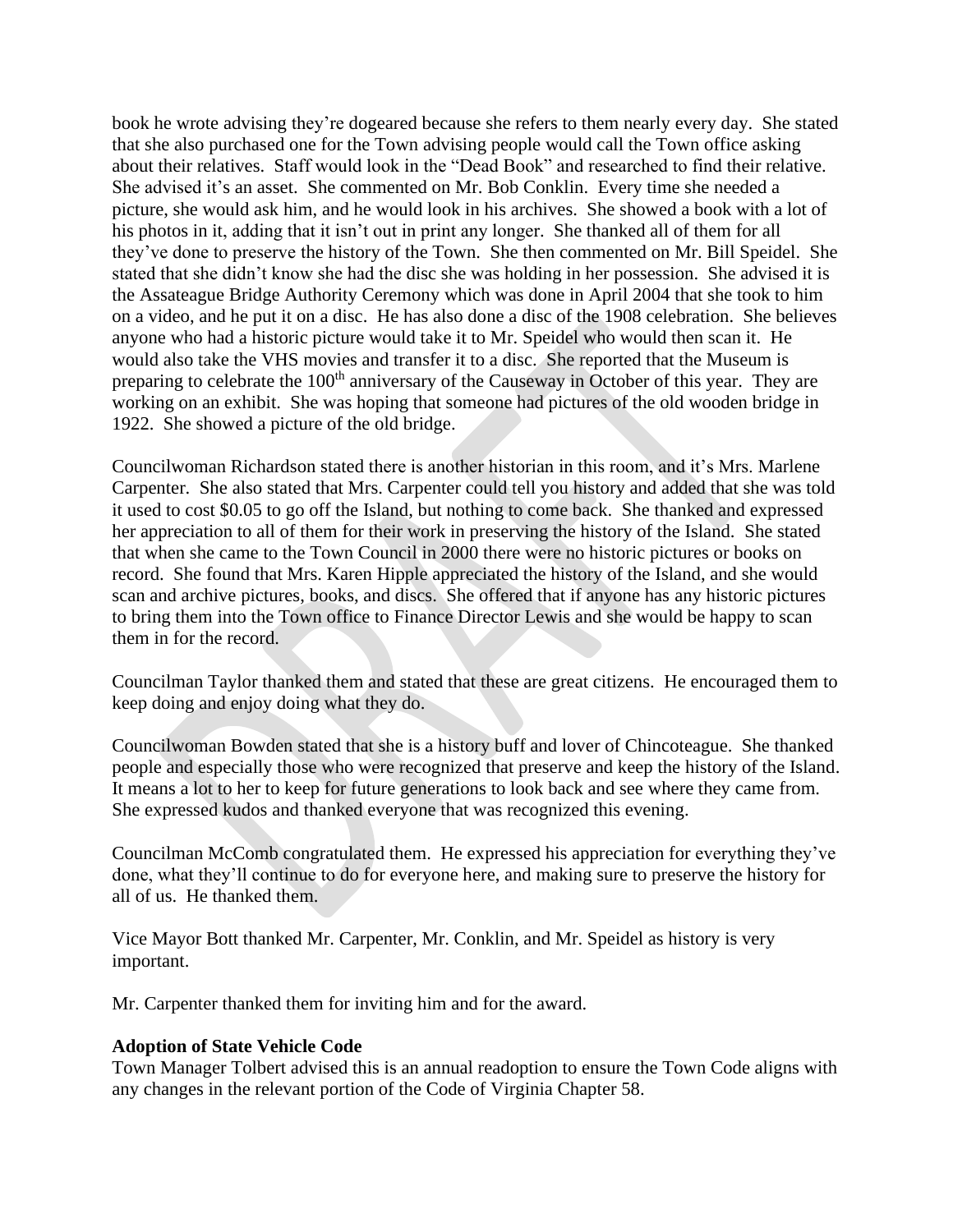**Councilman McComb motioned, seconded by Councilwoman Richardson to adopt the 2022 Virginia State Vehicle Code. All present were in favor and the motion was carried. Ayes: Bott, Bowden, McComb, Richardson, Taylor Nays: None Absent: Leonard, Savage**

### **TRAFFIC AND VEHICLES ARTICLE I. IN GENERAL**

#### **Sec. 58-1. Compliance with chapter; violations and penalties generally.**

(a)It shall be unlawful for any person to violate or fail to comply with any of the sections of this chapter or of any rule or regulation promulgated pursuant to this chapter.

(b)Every person convicted of a violation of any of the sections of this chapter for which no other penalty is provided shall be punished by a fine of not more than \$200.00.

#### (Code 1977, § 11-21)

**State law references—**Penalties for motor vehicle violations, Code of Virginia, § 46.2-113; town prohibited from imposing a penalty for violation of motor vehicle ordinance in excess of that imposed by state for a similar offense, Code of Virginia, § 46.2-1300.

#### **Sec. 58-2. Adoption of state law; former provisions.**

(a)Pursuant to the authority of Code of Virginia, § 46.2-1313, as amended, all of the provisions and requirements of the laws of the Commonwealth of Virginia contained in Title 46.2 of the Code of Virginia of 1950, as amended; Article 9 (§16.1-278 *et seq.*) of Chapter 11 of Title 16.1 of the Code of Virginia of 1950, as amended; and Article 2 (§18.2-266 *et seq.*) of Chapter 7 of Title 18.2 of the Code of Virginia of 1950, as amended, in effect on July 1, 2022, except those provisions and requirements the violation of which constitute a felony and except those provisions and requirements which by their very nature can have no application to or within the Town, are adopted and incorporated herein by reference and made applicable within the Town. References to "highways of the state" contained in such provisions and requirements hereby adopted shall be deemed to refer to the streets, highways, and other public ways within the town. Such provisions and requirements hereby adopted, mutatis mutandis, are made a part of this section as fully as though set forth at length herein, and it shall be unlawful for any person within the town to violate or fail, neglect, or refuse to comply with the provisions of Title 46.2 of the Code of Virginia of 1950, as amended; Article 9 (§16.1-278 *et seq.*) of Chapter 11 of Title 16.1 of the Code of Virginia of 1950, as amended; and Article 2 (§18.2-266 *et seq.*) of Chapter 7 of Title 18.2 of the Code of Virginia of 1950, as amended, which are adopted by this section, provided that in no event shall the penalty imposed for violation of any provision or requirement hereby adopted exceed the penalty imposed for a similar offense under Title 46.2 of the Code of Virginia of 1950, as amended; (§16.1-278 *et seq.*) of Chapter 11 of Title 16.1 of the Code of Virginia of 1950, as amended; and Article 2 (§18.2-266 *et seq.*) of Chapter 7 of Title 18.2 of the Code of Virginia of 1950, as amended. Amendments to the above provisions of the laws of the Commonwealth of Virginia hereafter adopted shall be incorporated herein on their respective effective dates unless specifically rejected by the governing body of the town.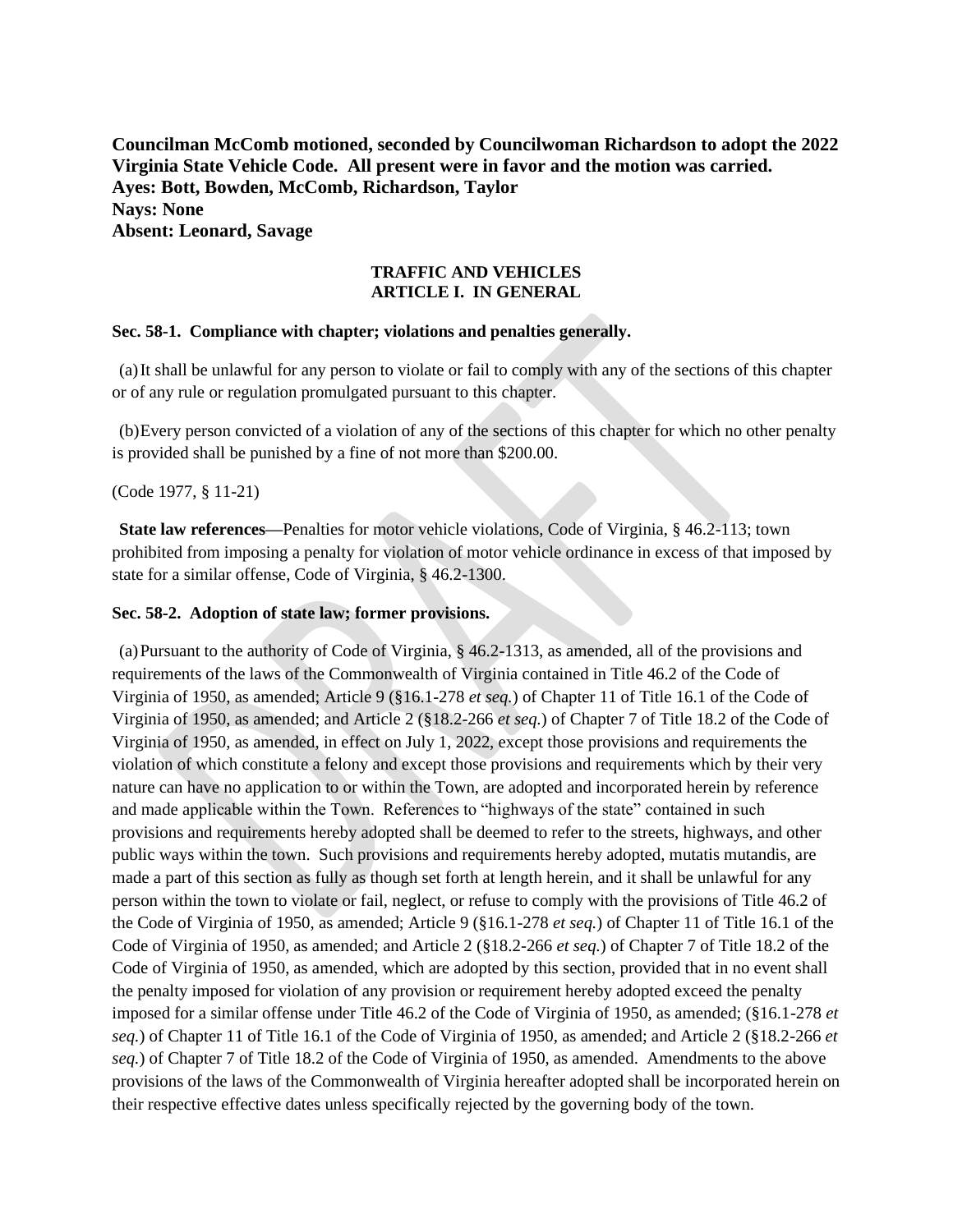(Code 1977, § 11-1; Ord. of 6-21-2001; Readopted 6-3-02, 6-2-03, 7-6-04, 6-16-05, 6-15-06, 6-4-07, 6-2- 08, 7-1-09, 6-17-10, 6-6-11, 6-4-12, 6-3-13, 6-19-14, 6-18-15, 6-16-16, 6-15-18, 6-3-19, 7-16-20,6-17- 2022)

(b)The provisions of this section, as readopted, shall be effective as of 12:01 am July 1, 2022. As of such effective date, such readoption shall replace former section 58-2 as it existed prior to the effective date of readoption, provided that such repeal shall not affect any act or offense done or committed or any penalty or forfeiture incurred, or any right established or suit or action pending on that day. Except as otherwise provided, neither the repeal of section 58-2 nor the enactment of this readoption shall apply to offenses committed prior to the effective date of this section, and prosecution for such offense shall be governed by pitot law, which is continued in effect for that purpose.

(Code 1977, § 11-1; Ord. Of 6-21-2001' Readopted 6-3-02, 6-2-03, 7-6-04, 6-16-05, 6-15-06, 6-4-07, 6- 2-08, 7-1-09, 6-17-10, 6-19-14, 6-18-15, 6-16-16, 6-15-18, 6-3-19, 7-16-20, 6-16-2022)

# **Review and Consider Employee Raises**

Town Manager Tolbert explained the overall review scores and proposed increases. He advised that the part-time employees were also evaluated and resulted in merit increases. He reviewed the cost to the Town, advising they are under budget by \$21,000. He stated that he and the Budget and Personnel Committee recommend approval of the employee increases as presented.

# **Vice Mayor Bott motioned, seconded by Councilman McComb to approve to move forward with the merit increases for FY23 as presented. All present were in favor and the motion was carried.**

**Ayes: Bott, Bowden, McComb, Richardson, Taylor Nays: None Absent: Leonard, Savage**

# **Review Annual Excise Tax Appropriations**

Vice Mayor Bott stated that this is to address the issue of the Meals Tax contribution to the Center and the Chamber. He asked Town Manager Tolbert to explain further.

Town Manager Tolbert advised that this budget, FY22, \$110,000 was budgeted for the Meals Tax contribution to be split between the Center and the Chamber. The contribution is 5% per month of the Meals Tax collected for the previous month. The budget was met in March, and the payments stopped. He added that the Center is going to be operated by the Town. There were questions as to why the Chamber stopped receiving the funds. He then reported that in 2018 Council voted to cap the distributions to the Center and Chamber. However, in March 2019 the cap was rescinded. There is currently no cap, but the contributions stopped because the budgeted amount has been reached. He asked Council if they wanted to continue to make the back payments for April and May and make June's when it comes due. He advised that the April and May payments will cost \$7,707 and he reported that June of last year was \$7,151, which totals approximately \$15,000.

Vice Mayor Bott stated that in the Budget and Personnel Committee meeting they agreed to continue payment and to make the back payment. They also recommended that the ordinance go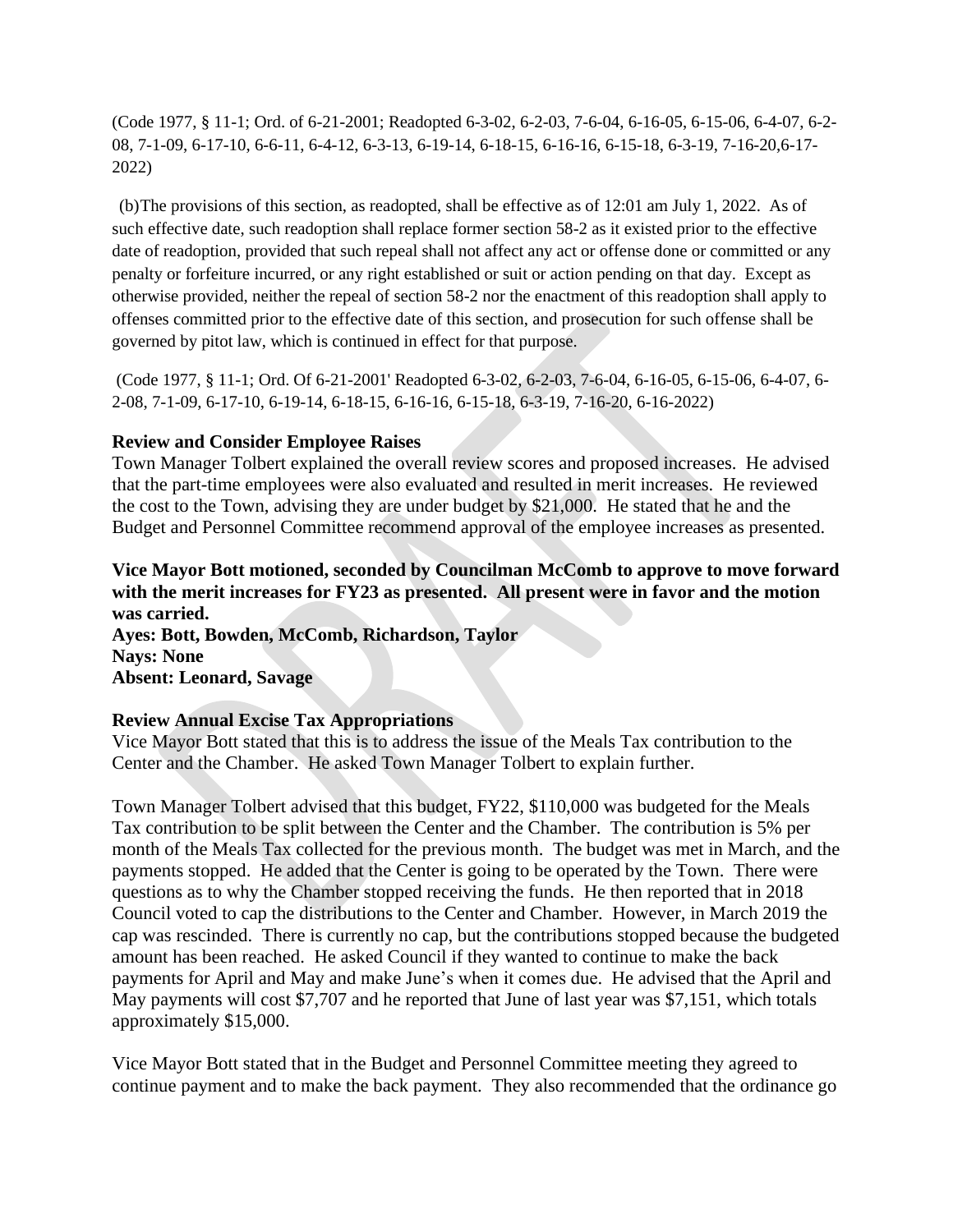back to the Ordinance Committee for further review. He feels with the Town taking over the Center, it should be revisited.

**Vice Mayor Bott motioned, seconded by Councilman McComb to continue with the Meals Tax distributions to the Center and the Chamber and make payment of the back distributions. All present were in favor and the motion was carried. Ayes: Bott, Bowden, McComb, Richardson, Taylor Nays: None Absent: Leonard, Savage**

# **Approval of Modified Salary Schedule**

Town Manager Tolbert advised he made modifications to the maximum salaries in the grade class for all positions. He asked Council for approval of the new salary schedules.

Vice Mayor Bott advised that the Budget and Personnel Committee was also in favor of the change in the salary scale.

**Vice Mayor Bott motioned, seconded by Councilwoman Bowden to approve the modified salary scale as presented. All present were in favor and the motion was carried. Ayes: Bott, Bowden, McComb, Richardson, Taylor Nays: None Absent: Leonard, Savage**

### **Mayor and Council Comments**

Councilman Taylor thanked those for keeping and maintaining the history of the Island. He also thanked the EMS and Police for their daily operations. He stated that you don't know what it is, until you walk in those men and women's shoes. He feels they are blessed to live in a great place and the EMS and Police keep it safe for all. He thanked them for keeping everyone safe and urged them to keep staff trained.

Councilman McComb congratulated Major Greenley for completing the FBI school and representing the Town well. He extended prayers for Councilman Savage and his father.

Councilwoman Richardson thanked Town Manager Tolbert and Finance Director Lewis for the resolutions this evening. She also stated that it means a lot to get a thank you for what you've done.

Vice Mayor Bott stated that the Town spends a lot on the EMS Program in comparison to the neighboring communities. He advised that Memorial Day Sunday he was working at the pharmacy when he received a call from his wife that his youngest son was in a surfing accident at the beach. He added that they called the ambulance. He left the pharmacy enroute to the beach and the ambulance beat him there. He stated that it was impressive on a Memorial Day Sunday. He stated that this was a very reassuring feeling on the recipient end of the Emergency Medical Services. He feels it's something that needs to be recognized. He added that with everything they're putting into this department with staffing and equipment is definitely paying off for everyone.